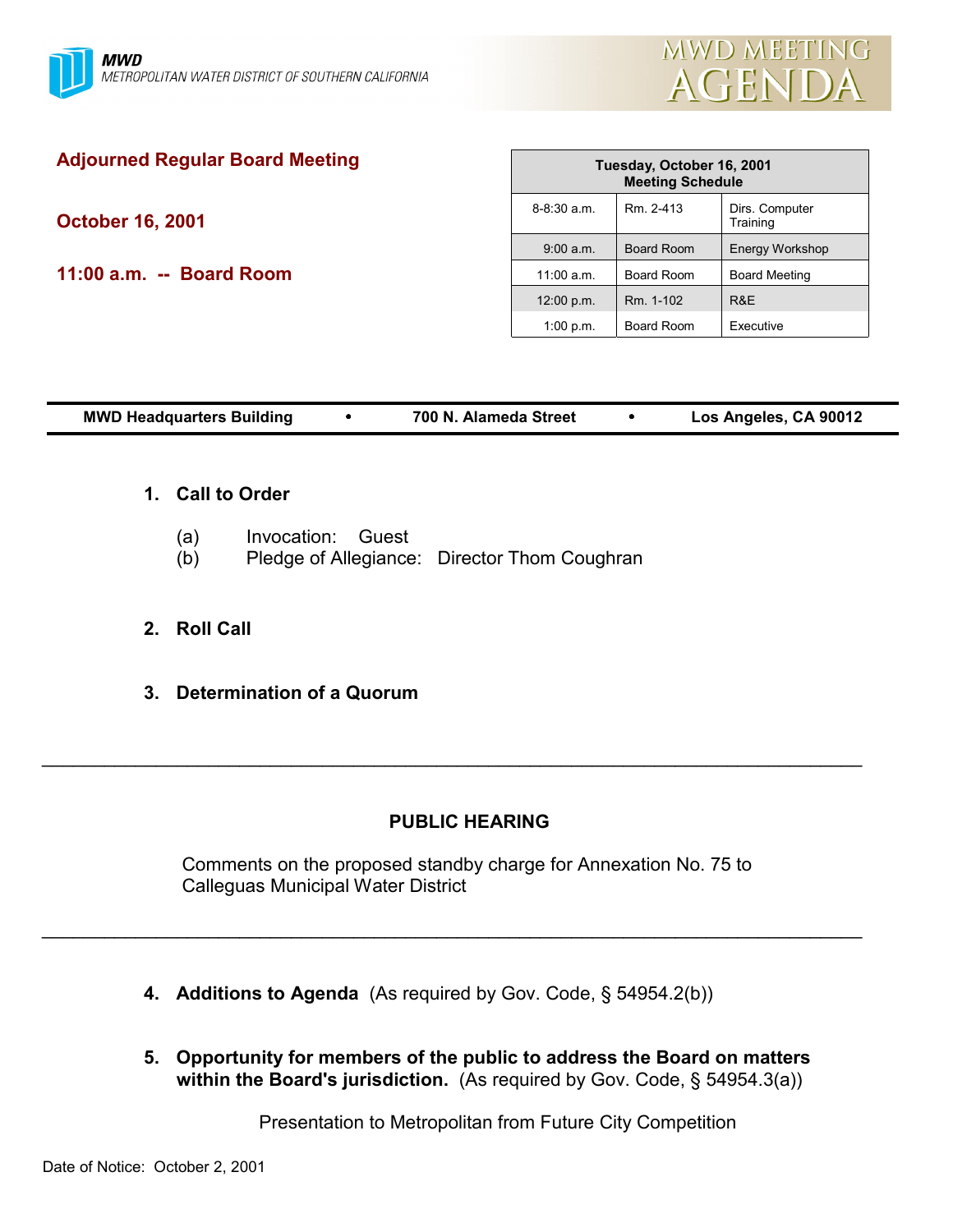# **6. OTHER MATTERS**

- A. Approval of the Minutes of the Meeting for September 11, 2001. (A copy has been mailed to each Director) Any additions, corrections, or omissions
- B. Induction of new Director, George I. Loveland, from San Diego County Water Authority
	- (a) Receive credentials
	- (b) Report on credentials by General Counsel
	- (c) File credentials
	- (d) Administer Oath of Office
	- (e) File Oath
- C. Reappointment of Director Bill D. Wright, representing City of Torrance
- D. Committee appointments. (Exec.)
- E. Chairman's Monthly Activity Report
- F. Report from the Subcommittee on Rate Structure Implementation Workshop
- G. Chief Executive Officerís Reports:
	- a. Oral report on Colorado River matters. (LC&P)
	- b. Oral report on Bay-Delta and State Water Project matters. (LC&P, WPQ&R)
	- c. Chief Executive Officerís summary of Metropolitan's activities for the month of September. **(Written report to be sent separately)**
- H. General Counsel's summary of Legal Department activities for the month of September. **(Written report to be sent separately)**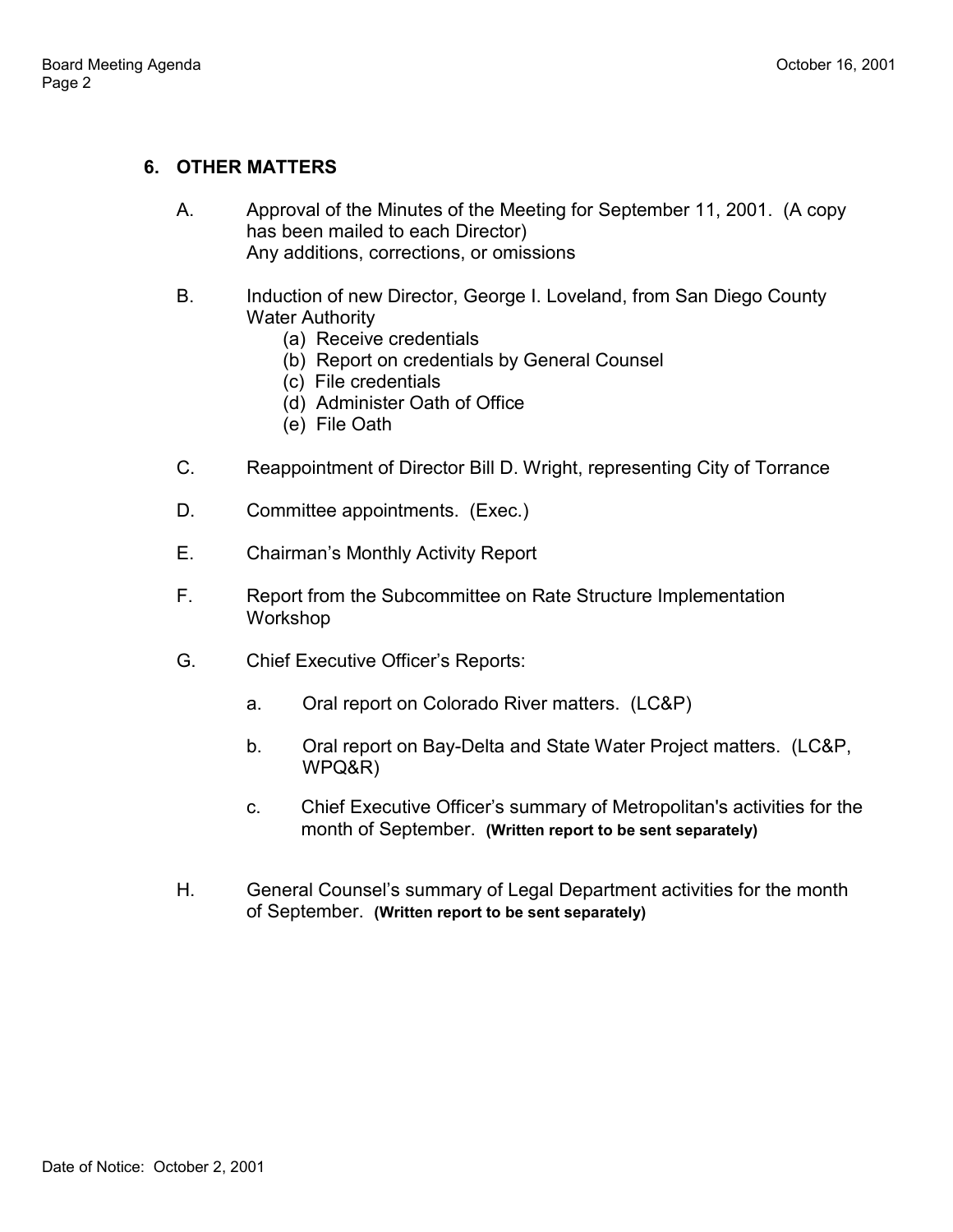# **7. ORAL REPORTS OF STANDING COMMITTEES**

- 7-1 Executive Committee (Phillip J. Pace, Chair)
- 7-2 Audit, Budget and Finance (Wesley M. Bannister, Chair)
- 7-3 Engineering, Operations and Real Property (Henry S. Barbosa, Chair)
- 7-4 Legal, Claims and Personnel (Gary A. Morse, Chair)
- 7-5 Communications, Outreach and Legislation (Helen Z. Hansen, Chair)
- 7-6 Water Planning, Quality and Resources (Langdon W. Owen, Chair)

# **8. CONSENT CALENDAR ITEMS (Action)**

**8-1** Authorize \$4.135 million to fund seven Capital Investment Plan projects for the Distribution System Rehabilitation Program (Appn. 15377). (EO&RP)

**Recommendation:**

**Option #1:**

**Adopt the CEQA determination for all seven projects, appropriate \$4.135 million, and authorize the Chief Executive Officer to have all work performed, including the authority to award competitively bid contracts over \$250,000, for seven Distribution System Rehabilitation Program projects as described in the letter:**

- **Design/valve procurement for the repairs and upgrades to the 5.5-mile leased portion of the West Valley Feeder No. 1 valve structures.**
- **Perform studies and prepare preliminary design and environmental documentation necessary to construct access roads and improvements to blowoff and air release/vacuum valve structures on the 2.4-mile unleased portion of the West Valley Feeder No. 1.**
- **Design rehabilitation of the Eagle Rock tower slide gates.**
- **Design/construction of the replacement of anode wells and rectifiers on the Orange County and Rialto Feeders.**
- **Perform seepage studies and a test repair to a portion of the San Diego Canal; perform preliminary design; and prepare environmental documentation necessary to perform leakage repairs to the canal.**
- **Perform preliminary design and prepare environmental documentation necessary to make repairs to the Orange County Feeder Access Road and blow-off structure.**
- **Perform preliminary design and prepare environmental documentation necessary to the Yorba Linda Feeder Portal Access Road.**
- **Conduct studies and evaluations to identify additional projects to be implemented over the next five years.**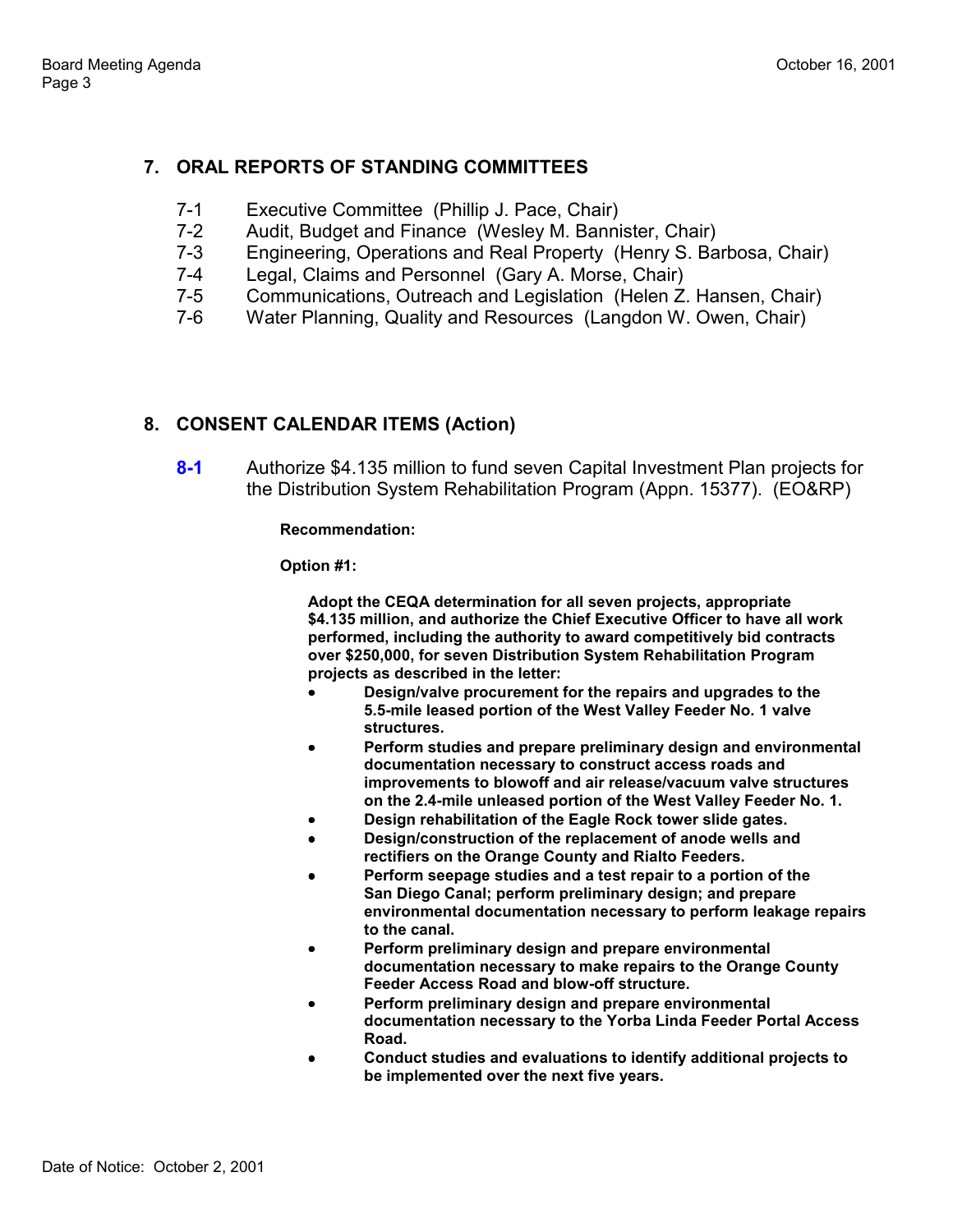**8-2** Authorize \$3.3 million for design and construction of four Capital Investment Plan projects from the Allen-McColloch Pipeline Repair Program (Appn. 15352). (EO&RP)

### **Recommendation:**

#### **Adopt the CEQA determination and**

- **a. Appropriate \$3.3 million; and**
- **b. Authorize the Chief Executive Officer to have all work performed, including the award of competitively bid contracts greater than \$250,000, as required to complete the four identified projects under the AMP Repair Program.**
- **8-3** Adopt resolution providing for changes in Metropolitan's contributions to medical plans maintained by Public Employees' Retirement System for the calendar year 2002. (LC&P)

**Recommendation:**

**Adopt the CEQA determination and in accordance with the negotiated labor agreements with Metropolitan's four bargaining units, adopt the resolution increasing Metropolitan's contributions to the medical plans maintained by PERS for employees and annuitants in classifications represented by these units, said changes to be effective January 1, 2002 through December 31, 2002.**

**8-4** Adopt resolution to rename the current authorized agents to accept federal and state funding for federal- and state-declared disasters, and to sign official correspondence for disaster assistance. (Exec. 9/18)

**Recommendation:**

**Option #1:**

**Adopt the CEQA determination and change the Designation of Applicant's Agent Resolution to reflect the Authorized Agents' correct titles. Such changes will allow Metropolitan's Authorized Agents to sign official applications/correspondence for financial assistance related to the abovementioned and future disasters.**

**8-5** Approve funding for operational membership dues for fiscal year 2001/02 for new memberships and memberships that increased by more than 10 percent or \$3,000 of previous annual dues. (Exec. 9/18)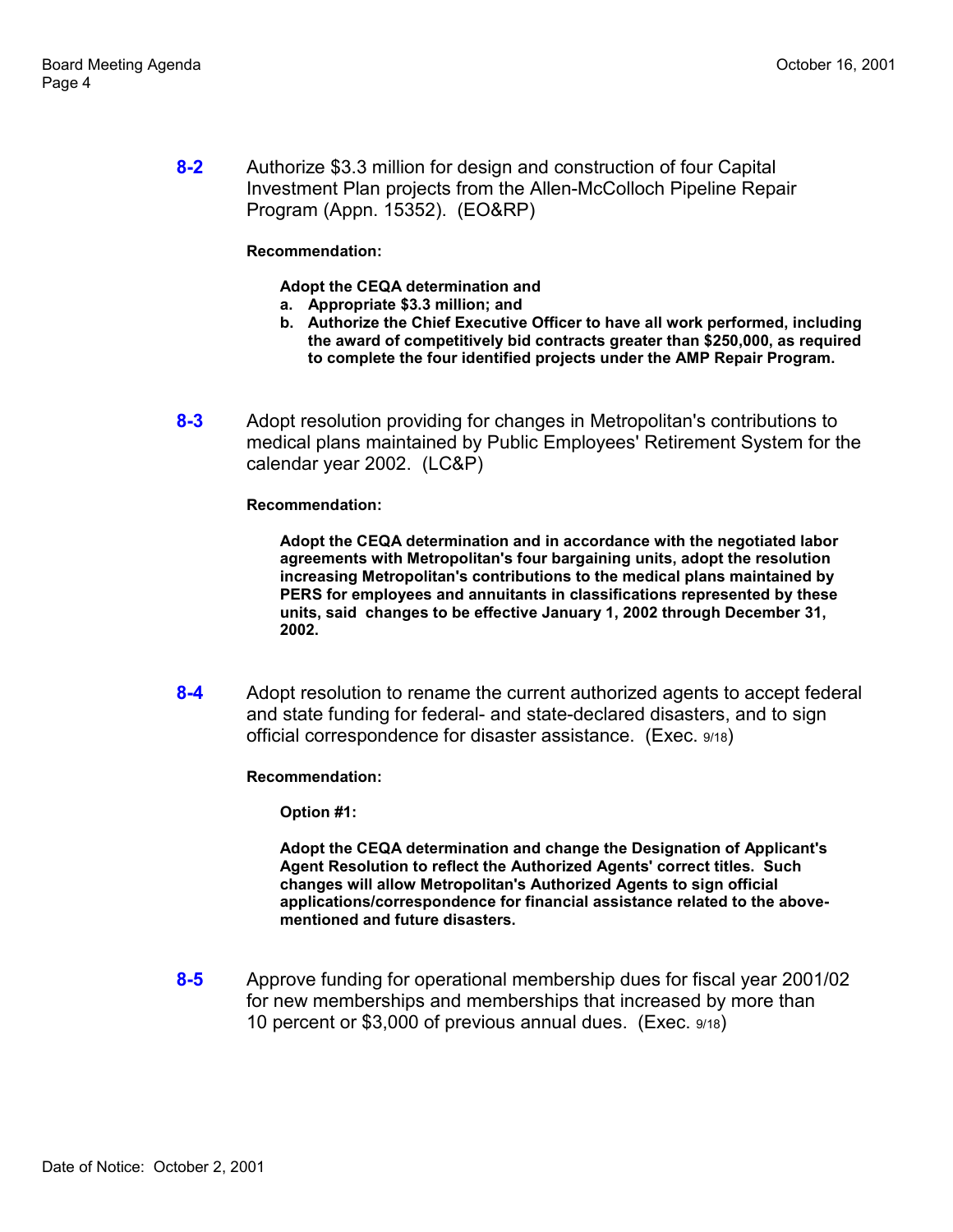**Recommendation:**

**Option #1:**

**Adopt the CEQA determination and authorize the Chief Executive Officer to pay the above-listed expected membership dues/assessments for calendar year 2002, to be paid in fiscal year 2001/02.**

**8-6** Adopt final resolutions for annexation and to impose water standby charges for Annexation Nos. 72 and 74 to Calleguas Municipal Water District and Metropolitan. (Exec. 9/18)

#### **Recommendation:**

**Option #1:**

#### **Adopt the CEQA determination and**

- **a. Adopt a resolution granting Calleguas' request for approval of Annexation No. 72 concurrently to Metropolitan and Calleguas, conditioned upon approval of the annexation by the Ventura Local Agency Formation Commission (LAFCO), by establishing Metropolitan's terms and conditions for this annexation;**
- **b. Adopt a resolution to impose water standby charges at a rate of \$9.58 per acre or per parcel of less than one acre within Annexation No. 72;**
- **c. Adopt a resolution granting Calleguas' request for approval of Annexation No. 74 concurrently to Metropolitan and Calleguas, conditioned upon approval of the annexation by LAFCO, by establishing Metropolitan's terms and conditions for this annexation; and**
- **d. Adopt a resolution to impose water standby charges at a rate of \$9.58 per acre or per parcel of less than one acre within Annexation No. 74.**
- **8-7** Adopt final resolutions for annexation and to impose water standby charge for the 71st Fringe Area to Eastern Municipal Water District and Metropolitan. (Exec. 9/18)

### **Recommendation:**

**Option #1:**

**Adopt the CEQA determination and**

- **a. Adopt a resolution granting Eastern's request for approval of 71st Fringe Area annexation concurrently to Metropolitan and Eastern and establishing Metropolitan's terms and conditions for this annexation; and**
- **b. Adopt a resolution to impose water standby charges at a rate of \$6.94 per acre or per parcel of less than one acre within the proposed annexation.**
- **8-8** Authorize the execution of a Memorandum of Understanding with the Kings River Water Association. (WPQ&R)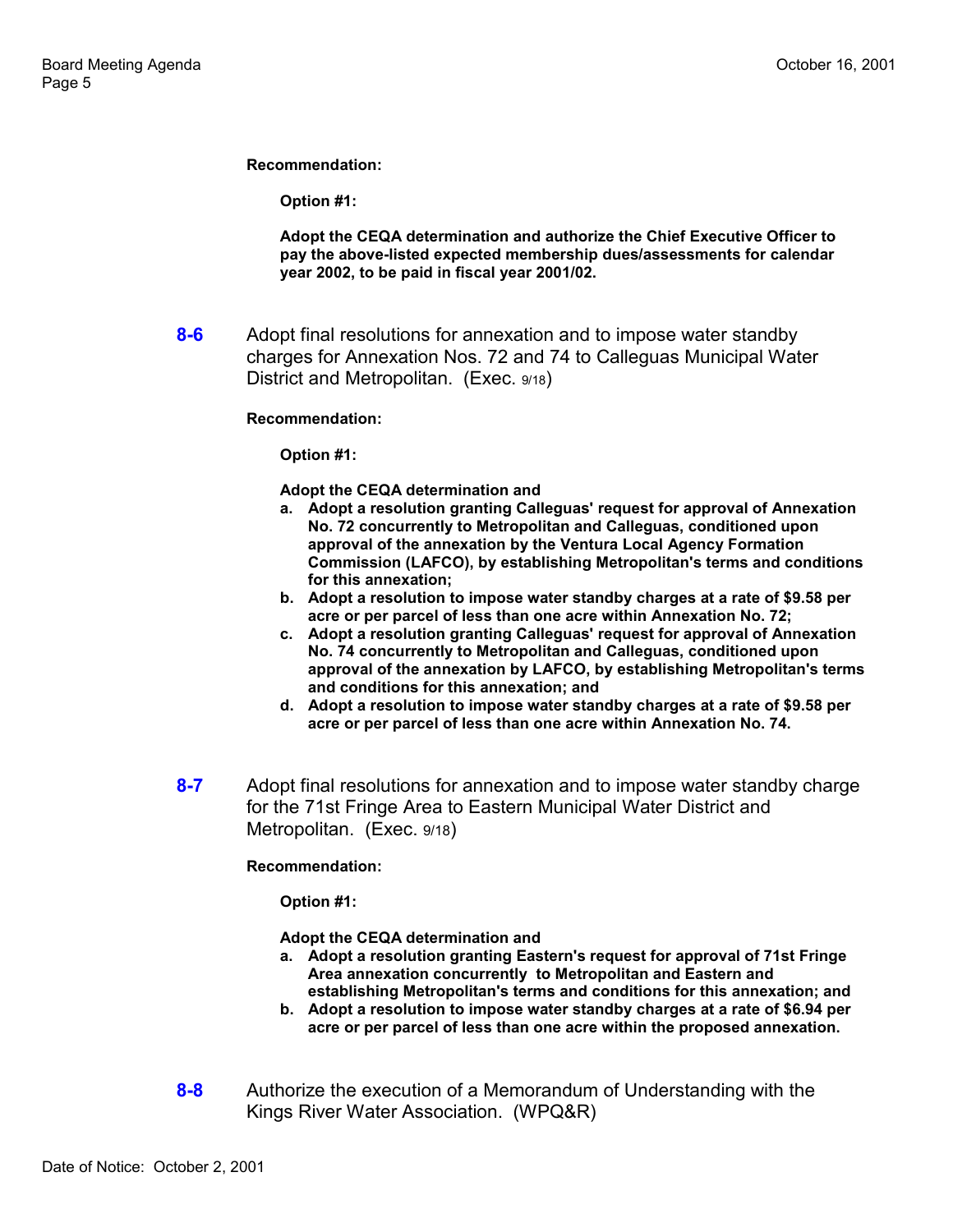**Recommendation:**

**Option #1:**

**Adopt the CEQA determination and authorize the Chief Executive Officer to execute a MOU with the Association in form approved by the General Counsel based on the principles in Attachment 1 to the letter.**

**8-9** Approve development and implementation of Seawater Desalination Research Program. (WPQ&R)

**Recommendation:**

**Option #1:**

**Adopt the CEQA determination, approve development and implementation of the Seawater Desalination Research Program, and delegate authority to the Chief Executive Officer to award consultant contracts within his power to commence the initial research effort.**

**8-10** Adopt resolution creating the Foundation for the Southern California Water Education Center, a 501(c)(3) corporation to support Metropolitan's Water Education Center and Museum; and approve nominees for the foundation's board of directors. (Museum 7/24)

**Recommendation:**

**Option #1:**

**Adopt the CEQA determination and resolution creating an independent entity to support Metropolitan's Water Education Center and Museum through fundraising and other support functions.**

### **(END OF CONSENT CALENDAR)**

### **9. OTHER BOARD ITEMS (Action)**

**9-1** Approve use of funds in the Water Rate Stabilization Fund. (AB&F)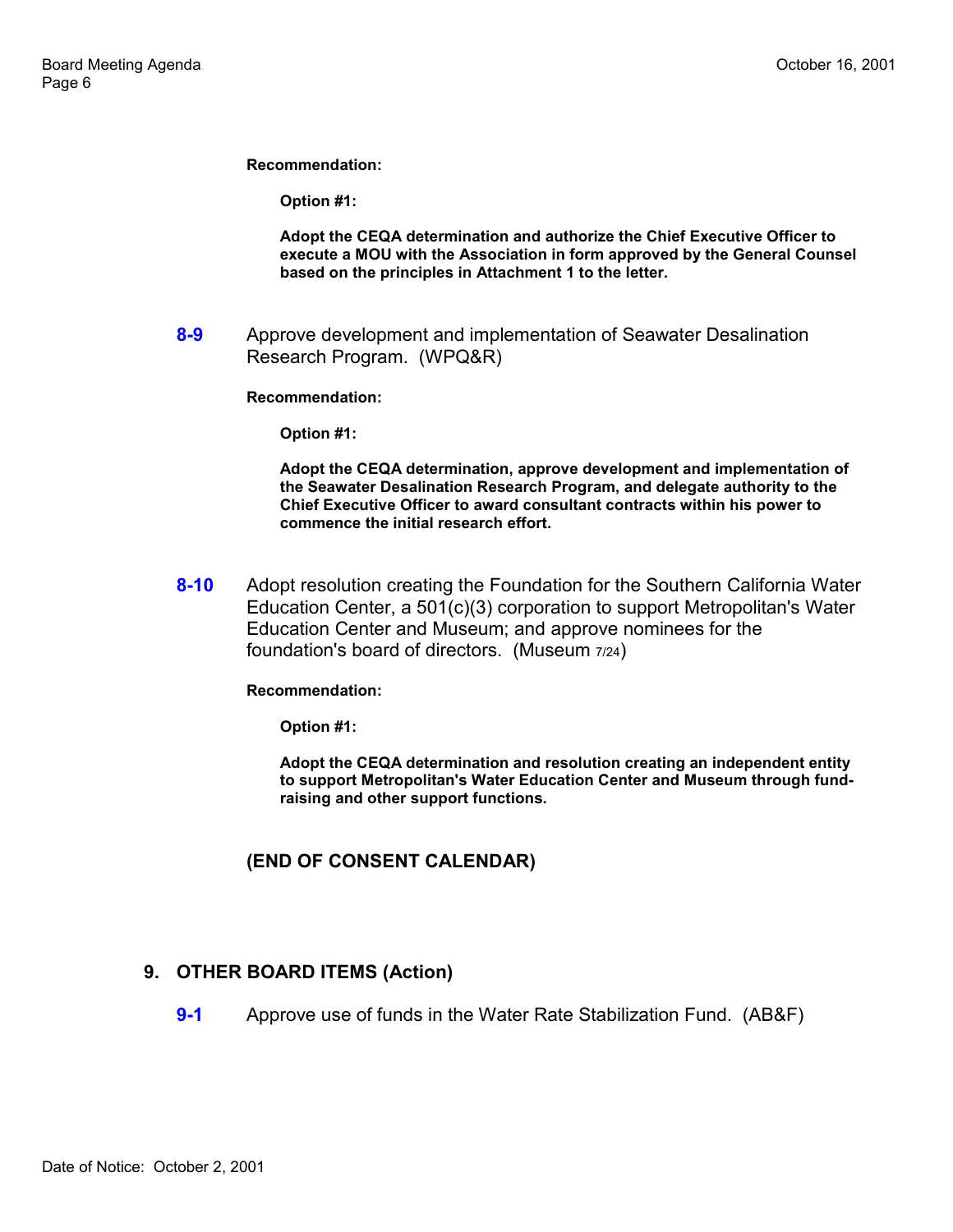**Recommendation:**

**Staff concurs that the Subcommittee's recommendation to use these available funds to defer and reduce debt is a fiscally responsible use of the Water Rate Stabilization Funds. In addition, the use of these funds to encourage and finance conjunctive use, conservation and one-time security measures is consistent with Metropolitan's mission and role as regional provider. Therefore, staff recommends the Board approve either Option #3 or Option #4.**

**9-2** Adopt resolution to approve notice of potential discontinuance of service of surplus water from October 1, 2002 through September 30, 2003. (WPQ&R) **(Two-thirds vote required)**

#### **Recommendation:**

**Option #1:**

**Adopt the CEQA determination and the Resolution of the Board of Directors giving notice of potential discontinuance of service of Interim Agricultural Water Program water in 2002.**

- 9-3 Oral report on boating policy for Diamond Valley Lake and Lake Skinner.
- **9-4** Authorize entering into professional service agreement(s) for the design, project management support, construction inspection, and environmental services for the Coachella Canal Lining Project in the counties of Riverside and Imperial. (EO&RP)

**Recommendation:**

**Option #1:**

**Adopt the CEQA determination and authorize the Chief Executive Officer to enter into one or more professional services agreements not to exceed \$9 million to provide for design, inspection, project management support, and environmental services necessary to facilitate the lining of unlined reaches of the Coachella Canal.**

- 9-5 Oral report on *Metropolitan Water District of Southern California v. Campus Crusade for Christ*, San Bernardino County Superior Court Case No. SCV35498. (LC&P) [Conference with legal counsel-existing litigation; to be heard in closed session **pursuant to Gov. Code ß 54956.9(a)]**
- 9-6 Approve rate structure proposal. **(To be mailed separately)**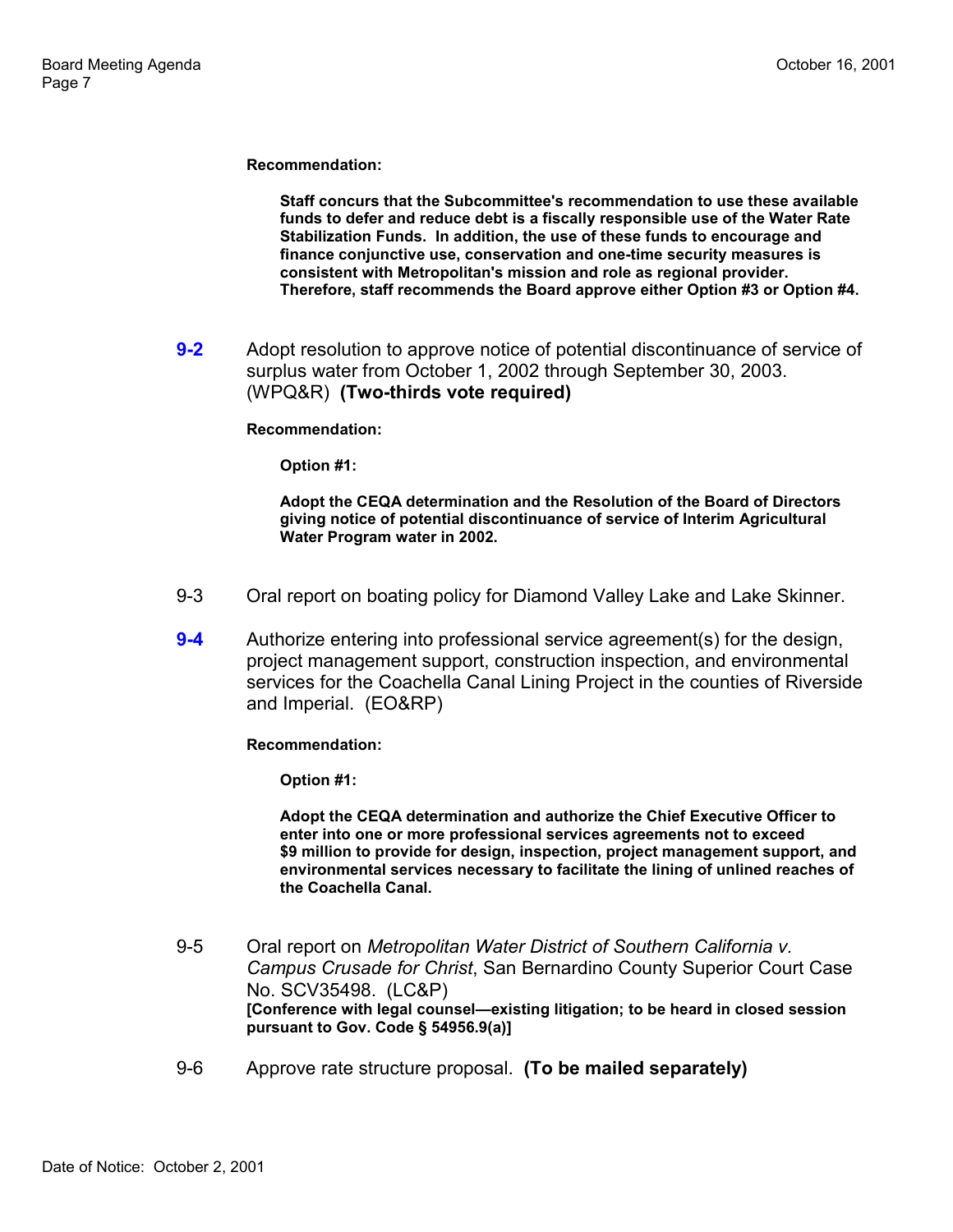9-7 Authorize (a) entering into a cost-sharing agreement for consultant work for the completion of environmental documentation to facilitate the proposed Quantification Settlement Agreement and analysis and coordination with Salton Sea reclamation efforts; and (b) funding to Imperial Irrigation District in amounts not to exceed \$816,633. (WPQ&R) **(To be mailed separately)**

# **10. BOARD INFORMATION ITEMS**

- **10-1** Status report for the Inland Feeder Project for the month ending August 2001. (EO&RP) **[Any discussion of potential litigation to be heard in closed session. Conference** with legal counsel – significant exposure to litigation (two matters); to be heard in **closed session pursuant to Gov. Code ß 54956.9(b)]**
- **10-2** Semiannual report on diversity. (LC&P)
- **10-3** Review of workplan for Integrated Resources Plan update. (WPQ&R)
- 10-4 Report on mediation regarding the *Planning and Conservation League, et al. v. Department of Water Resources, et al*., Sacramento County Superior Court Case No. 95CS03216. (WPQ&R) **(To be distributed at meeting) [Conference with legal counsel—existing litigation; to be heard in closed session pursuant to Gov. Code ß 54956.9(a)]**

# **11. REPORTS OF SPECIAL COMMITTEES**

# **12. FUTURE AGENDA ITEMS**

# **13. ADJOURNMENT**